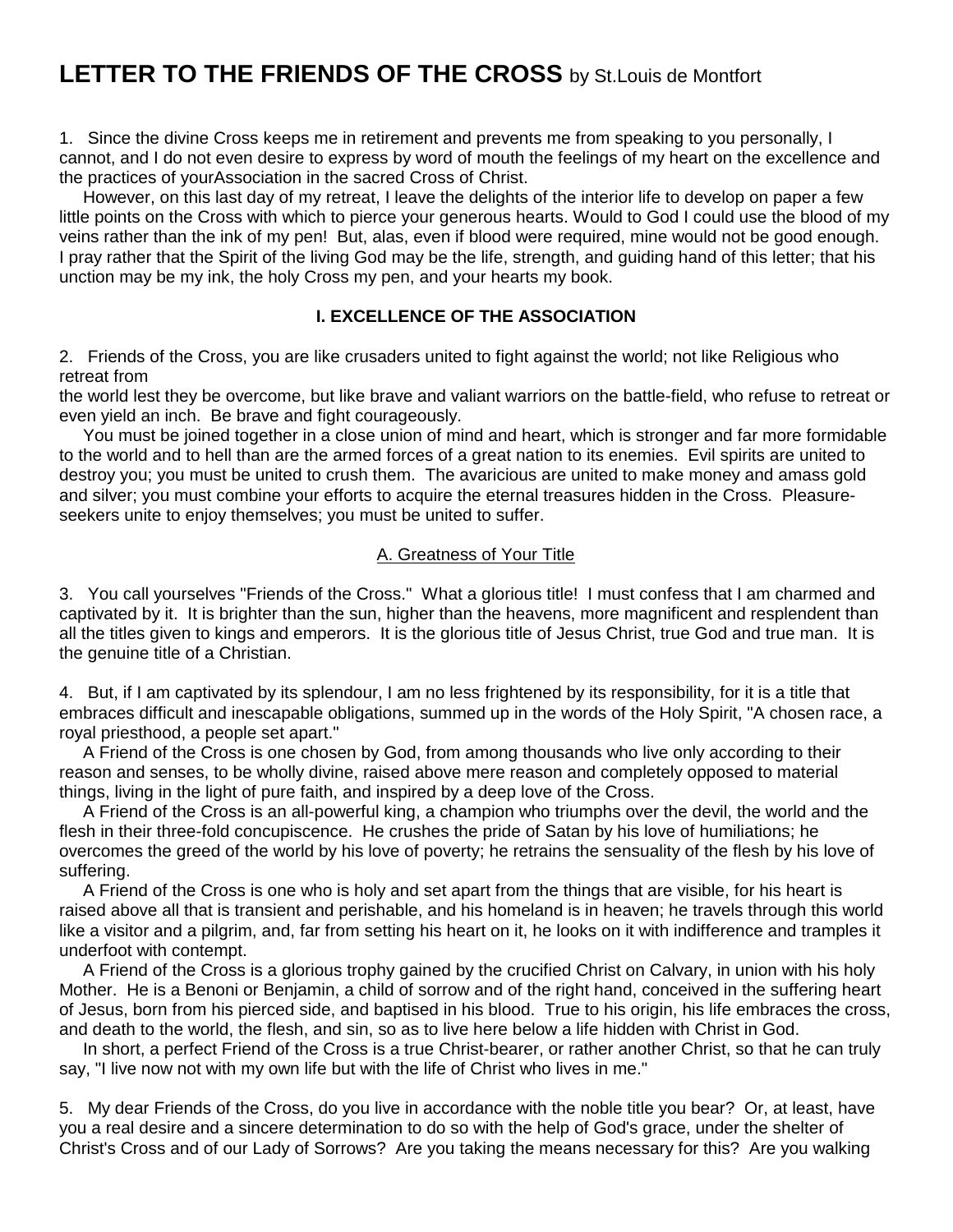along the true way of life, which is the narrow and stony way of Calvary? Or are you, without perhaps realizing it, on the wide road of the world which leads to perdition? Are you aware that there is a highway which is to all appearances a straight and safe road, but which really leads to eternal death?

6. Do you clearly distinguish the voice of God and his grace from that of the world and of human nature? Do you listen to the voice of God, our heavenly Father, pronouncing his three- fold malediction on all who follow the desires of the world: "Woe, woe, woe to all the people on earth;" the Father who stretches out his arms to you in loving appeal, "Come out, my chosen people," dear friends of my Son's Cross, away from worldlings, who have been cursed by myself, rejected by my Son, and condemned by my Holy Spirit? Beware of following their counsels, of sitting in their company, or even lingering on the road they take. Hasten away from the infamous Babylon. Listen only to the voice of my beloved Son and follow only him, whom I have given you to be your way, your truth, your life, and your model. (Ipsum audite.) "Listen to him."

 Do you listen to the voice of Jesus who, burdened with his Cross, calls out to you, "Come after me; anyone who follows me will not be walking in the dark; be brave; I have conquered the world."?

## B. The Two Companies

7. My dear brothers and sisters, there are two companies that appear before you each day: the followers of Christ and the followers of the world.

 Our dear Saviour's company is on the right, climbing up a narrow road, made all the narrower by the world's immorality. Our Master leads the way, barefooted, crowned with thorns, covered with blood, and laden with a heavy cross. Those who follow him, though most valiant, are only a handful, either because his quiet voice is not heard amid the tumult of the world, or because people lack the courage to follow him in his poverty, sufferings, humiliations and other crosses which his servants must carry all the days of their life.

8. On the left hand is the company of the world or of the devil. This is far more numerous, more imposing and more illustrious, at least in appearance. Most of the fashionable people run to join it, all crowded together, although the road is wide and is continually being made wider than ever by the crowds that pour along it like a torrent. It is strewn with flowers, bordered with all kinds of amusements and attractions, and paved with gold and silver.

9. On the right, the little groups which follow Jesus speak about sorrow and penance, prayer and indifference to worldly things. They continually encourage one another saying, "Now is the time to suffer and to mourn, to pray and do penance, to live in retirement and poverty, to humble and mortify ourselves; for those who do not possess the spirit of Christ, which is the spirit of the cross, do not belong to him. Those who belong to Christ have crucified all self-indulgent passions and desires. We must be true images of Christ or be eternally lost."

 "Have confidence," they say to each other. If God is on our side, within us and before us, who can be against us? He who is within us is stronger than the one who is in the world. The servant is not greater than his master. This slight and temporary distress we suffer will bring us a tremendous and everlasting glory. The number of those who will be saved is not as great as some people imagine. It is only the brave and the daring who take heaven by storm, where only those are crowned who strive to live according to the law of the Gospel and not according to the maxims of the world. Let us fight with all our strength, let us run with all speed, that we may attain our goal and win the crown.

Such are some of the heavenly counsels with which the Friends of the Cross inspire each other.

10. Those who follow the world, on the contrary, urge each other to continue in their evil ways without scruple, calling to one another day after day, "Let us eat and drink, sing and dance, and enjoy ourselves. God id good; he has not made us to damn us. He does not forbid us to amuse ourselves. We shall not be damned for so little. We are not to be scrupulous. 'No, you will not die'."

11. Dear brothers and sisters, remember that our loving Saviour has his eyes on you at this moment, and he says to each one of you individually, "See how almost everyone deserts me on the royal road of the Cross. Pagans in their blindness ridicule my Cross as foolishness; obstinate Jews are repelled by it as by an object of horror; heretics pull it down and break it to pieces as something contemptible.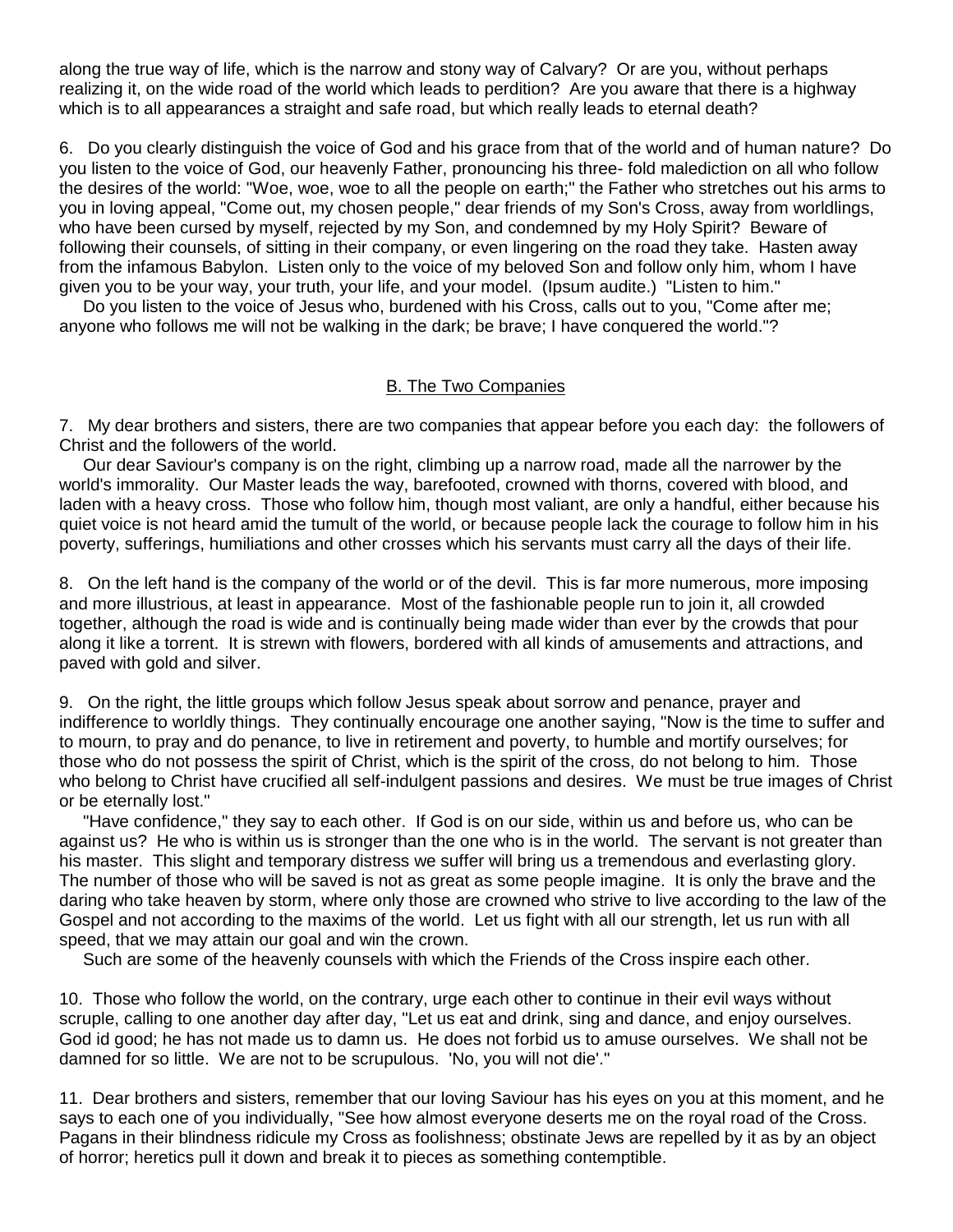"Even my own people - and I say this with tears in my eyes and grief in my heart - my own children whom I have brought up and instructed in my ways, my members whom I have quickened with my own Spirit, have turned their backs on me and forsaken me by becoming enemies of my Cross. 'Will you also go away?' Will you also desert me by running away from my Cross like the worldlings, who thus become so many antichrists? Will you also follow the world; despise the poverty of my Cross in order to seek after wealth; shun the sufferings of my Cross to look for enjoyment; avoid the humiliations of my Cross in order to chase after the honours of the world? 'There are many who pretend they are friends of mine and protest that they love me, but in their hearts they hate me. I have many friends of my table, but very few of my Cross.' (Imit. II, 11, 1)."

12. At this loving appeal of Jesus, let us rise above our human nature; let us not be seduced by our senses, as Eve was; but keep our eyes fixed on Jesus crucified, who leads us in our faith and brings it to perfection (Heb 12.2). Let us keep ourselves apart from the evil practices of the world; let us show our love for Jesus in the best way, that is, through all kinds of crosses. Reflect well on these remarkable words of our Saviour, "If anyone wants to be a follower of mine, let him renounce himself, and take up his cross and follow me" (Mt 16.24; Lk 9.23).

# **II. THE PRACTICES OF CHRISTIAN PERFECTION**

13. Christian holiness consists in this:

- 1. Resolving to become a saint: "If anyone wants to be a follower of mine;"
- 2. Self-denial: "Let him renounce himself;"
- 3. Suffering: "Let him take up his cross;"
- 4. Acting: "Let him follow me."

## **A. If anyone wants to follow me**

14. "If anyone," says our Lord, to point out the small number of chosen ones willing to conform themselves to Christ crucified by carrying their cross. Their number is so small that we would be dumbfounded if we knew it.

 It is so small that there is scarcely one in ten thousand, as has been revealed to several saints, including St. Simon Stylites (as is related by Abbot Nilus), St. Basil, St. Ephrem and others. It is so small that, should it please God to gather them together, he would have to call them one by one as he did of old through his prophet, "You will be gathered one by one;" one from this country, one from that province.

15. "If anyone wants," if anyone has a genuine desire, a determination, not prompted by nature, habit, self-love, self-interest, or human respect, but by the all-conquering grace of the Holy Spirit, which is not given to everyone. "It is not given to all men to know this mystery."

 In fact, only a few people have the knowledge of how to live out the mystery of the Cross in daily life. For a man to climb Mount Calvary and allow himself to be nailed to the cross with Christ in the midst of his own people, he must be courageous, heroic, resolute; one who is close to God, and treats with indifference the world and the devil, his own body and his own desires; one who is determined to leave all things, to undertake all things, and to suffer all things for Christ.

 You must realise, my dear Friends of the Cross, thatshould there be anyone among you without this determination, he is only walking on one foot, flying with one wing. He is not worthy to be one of your company, since he is not worthy to be called a Friend of the Cross, which we must, like Jesus, love "with a generous mind and a willing heart."

 It only needs one half-hearted member to spoil the whole group, like a mangy sheep. If such a one has entered your fold through the evil door of the world, then in the name of Christ crucified drive him out as you would a wolf from the flock.

16. "If anyone wants to be a follower of mine." If anyone wants to follow me who so humbled and emptied myself that I became a worm rather than a man; who came into the world only to embrace the Cross, to set it in my heart, to love it from my youth, to long for it all the days of my life, to carry it joyfully, preferring it to all the joys and delights that heaven and earth could offer, and not being content till I had died in its divine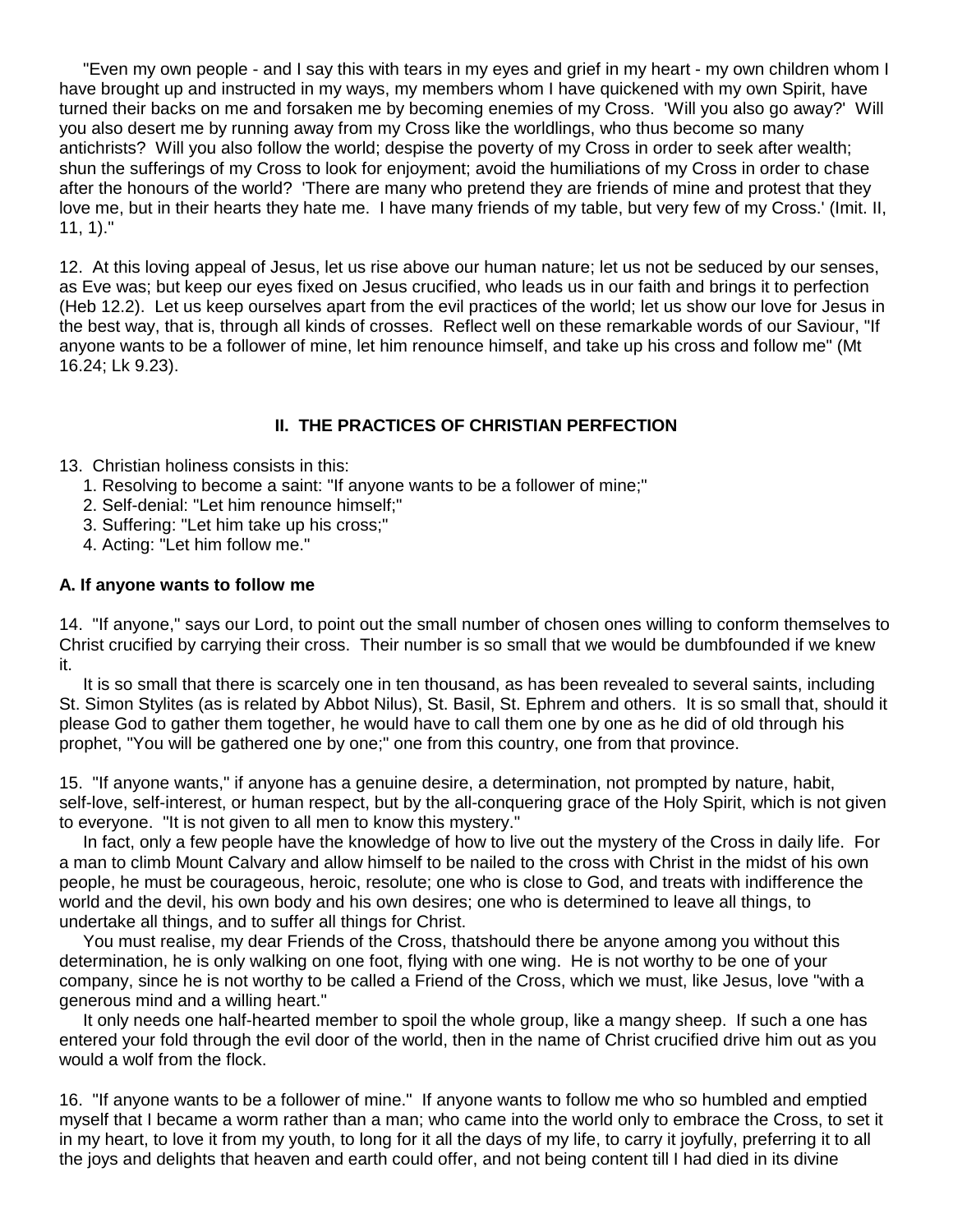embrace.

# **B. Let him renounce himself**

17. If anyone, therefore, wants to follow me thus abased and crucified, he must glory, as I did, only in the poverty, humiliations and sufferings of my Cross. "Let him renounce himself."

 Excluded, then, from the company of the Friends of the Cross are those who take pride in their sufferings; the worldly-wise, the intellectuals and the sceptics who ar eattached to their own ideas and puffed up with their own talents. Away from you those endless talkers who make a great show but produce nothing but vanity. Away from you those so- called devout Catholics who in their pride display the self-sufficiency of proud Lucifer wherever they go, saying, "I am not like the rest of men;" who cannot endure being blamed without making some excuse, being attacked without answering back, being humbled without exalting themselves.

 Be careful not to admit into your society those delicate and sensitive people who are afraid of the slightest pin-prick, who cry out and complain at the least pain, who know nothing of the hair-shirt, the discipline or other instruments of penance, and who mingle, with their fashionable devotions, a most refined fastidiousness and a most studied lack of mortification.

# **C. Let him take up his cross**

18. "Let him take up his cross," the one that is his. Let that man (or woman) so rare "far beyond the price of pearls,"take up his cross joyfully, embrace it lovingly, and carry it courageously on his shoulders, his own cross, and not that of another - his own cross which I, in my wisdom, designed for him in every detail of number, measure and weight; his own cross which I have fashioned with my own hands and with great exactness as regards its four dimensions of length, breadth, thickness and depth; his own cross, which out of love for him I have carved from a piece of the one I bore to Calvary; his own cross, which is the greatest gift I can bestow upon my chosen ones on earth; his own cross, whose thickness is made up of the loss of one's possessions, humiliations, contempt, sufferings, illnesses and spiritual trials, which come to him daily till his death in accordance with my providence; his own cross, whose length consists of a certain period of days or months enduring slander, or lying on a sick-bed, or being forced to beg, or suffering from temptations, dryness, desolation, and other interior trials; his own cross, whose breadth is made up of the most harsh and bitter circumstances brought about by relatives, friends, servants; his own cross, whose depth is made up of the hidden trials I shall inflict on him without his being able to find any comfort from other people, for they also, under my guidance, will turn away from him and join with me in making him suffer.

19. "Let him take up," that is, let him carry his cross and not drag it, or shake it off, or lighten it, or hide it. Instead, let him lift it on high and carry it without impatience or annoyance, without intentional complaint or grumbling, without hesitation or concealment, without shame or human respect.

 "Let him take it up" and set it on his brow, saying with St. Paul, "The only thing I can boast about is the Cross of our Lord Jesus Christ."

 Let him carry it on his shoulders like our Lord, that it may become the source of his victories and the sceptre of his power: "Dominion is laid upon his shoulders."

 Let him set it in his heart, where it may, like the burning bush of Moses, burn day and night with the pure love of God without being consumed!

20. "The cross": let him carry it, for nothing is so necessary, so beneficial, so agreeable, or so glorious as to suffer something for Jesus Christ.

## 1. Nothing is so necessary

21. Dear Friends of the Cross, we are all sinners; there is not one of us who has not deserved hell, and I more than anyone. Our offences have to be punished either in this world or in the next. If we suffer for them now, we shall not suffer for them after death. If we willingly accept punishment for them, this punishment will be an act of God's love; for it is mercy which holds sway and chastises in this world, and not strict justice. This punishment will be light and temporary, accompanied by consolation and merit, and followed by rewards both here and in eternity.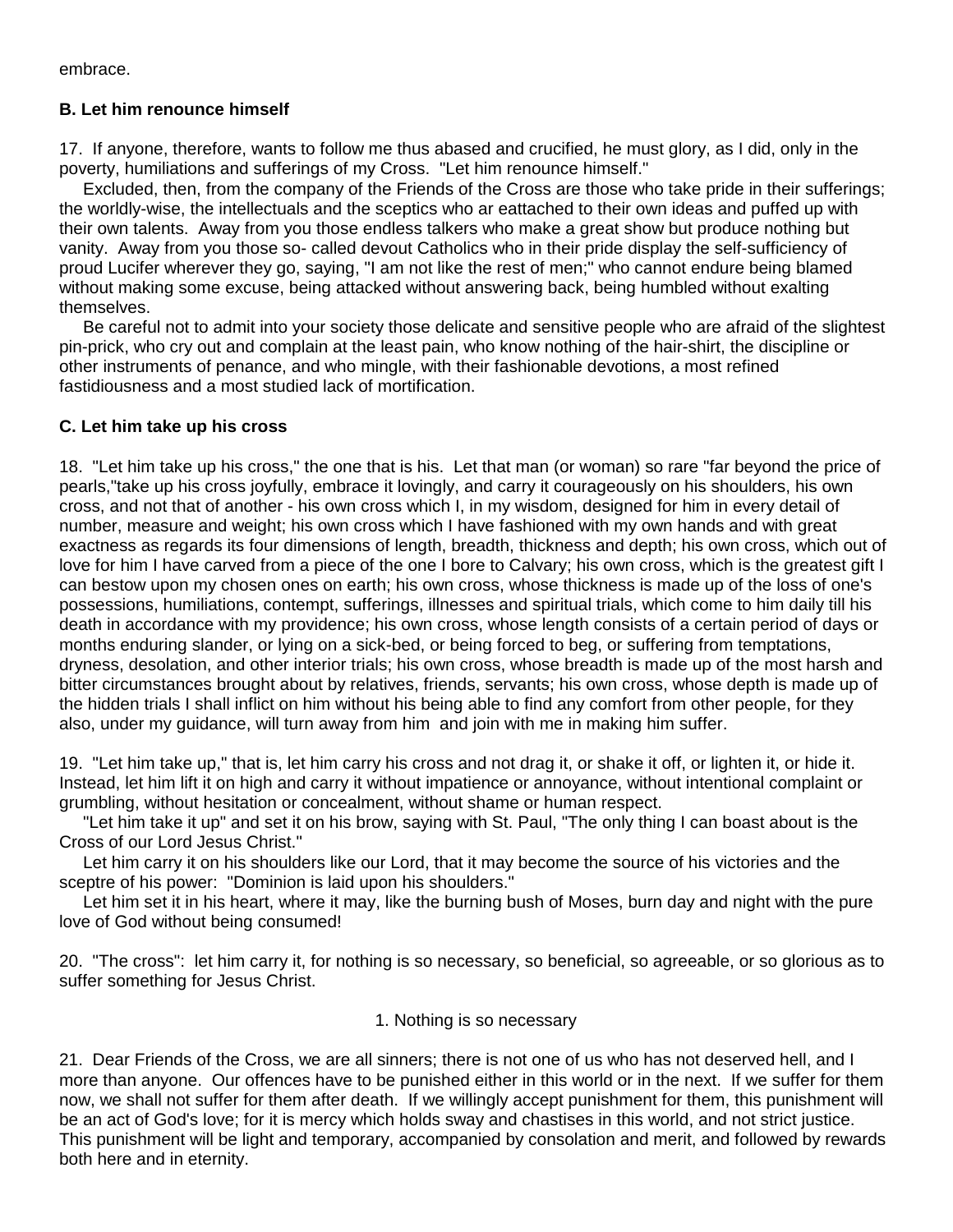22. But if the punishment due for our sins is put off till the next world, then it will be God's avenging justice, which puts everything to fire and sword, which will inflict the punishment, a dreadful, indescribable punishment: "Who understands the power of your anger?" Judgement without mercy, without relief, without merit, without limit and without end. Yes, without end. That serious sin you committed in a few brief moments, that deliberate evil thought which now escapes your memory, that word carried away by the wind, that brief action against the law of God - they shall all be punished for eternity, in the company of the devils in hell, so long as God is God. And this avenging God will have no pity on your torments, on your cries and tears, violent enough to cleave the rocks. To suffer forever, without merit, without mercy, and without end.

23. Do we think of this, my dear brothers and sisters, when we have to suffer some trial in this world? How fortunate we are to be able to exchange a never-ending and unprofitable punishment for a temporary and rewarding one just by bearing our cross with patience! How many of our debts are still unpaid! How many sins have we committed which, despite a sincere confession and heartfelt contrition, will have to be atoned for in purgatory for many years, simply because in this world we contented ourselves with a few slight penances!

 Ah, let us settle our debts with good grace in this life by cheerfully carrying our cross. In the next, a strict account is demanded down to the last penny, to the last idle word. If we were able to snatch from the devil the book of death in which he has entered all our sins and the punishment due to them, what a heavy debt we should find, and how delighted we should be to suffer for long years on earth rather than a single day in the world to come!

24. Friends of the Cross, do you not flatter yourselves that you are, or desire to become, the friends of God? Well then, resolve to drink the cup that you must drink in order to become his friends: "They drank the cup of the Lord and became the friends of God." Benjamin, the beloved son of Jacob, was given the cup, while his other brothers received nothing but wheat. The beloved disciple of Christ, so dear to his Master's heart, went up to Calvary and drank of his cup. "Can you drink the cup that I am going to drink?" To desire God's glory is excellent, but to desire and pray for it without resolving to suffer all things is both foolish and extravagant: "You do not know what you are asking..." "We must experience many hardships before we enter the kingdom of heaven." To enter this kingdom you must suffer many crosses and tribulations.

25. Rightly you glory in being God's children. You should glory, then, in the correction your heavenly Father has given you and will give you in the future, for he chastises all his children. If you are not included among his beloved children, you are, alas, included among those who are lost, as St.Augustine points out. He also tells us, "The one who does not mourn in this world like a stranger and a pilgrim will not rejoice in the world to come as a citizen of heaven."

 If your heavenly Father does not send you some worthwhile crosses from time to time, it is because he no longer cares about you and is angry with you; he is treating you as an outsider, no longer belonging to his family and deserving his protection, or as an illegitimate child, who, having no claim to a share of the inheritance, deserves neither care nor correction.

26. Friends of the Cross, disciples of a crucified God, the mystery of the Cross is a mystery unknown to the Gentiles, rejected by the Jews, and despised by heretics and bad Catholics. But it is the great mystery you must learn to practice in the school of Christ, and which can only be learnt from him. You will look in vain in all the schools of ancient times for a philosopher who taught it; in vain you will appeal to the senses or to reason to throw some light on it. It is only Jesus, through his all-powerful grace, who can teach you this mystery and give you the ability to appreciate it. Strive then to become proficient in this all-important science under your great Master, and you will understand all other sciences, for it contains them all in an eminent degree. It is our natural and supernatural philosophy, our divine and mystic theology, our philosopher's stone, which by patience transforms the basest metals into precious ones, the bitterest pains into delight, poverty into riches, the most profound humiliations into glory. The one among you who knows best how to carry his cross, even though in other things he does not know A from B, is the most learned of all.

 The great St. Paul returned from the third heaven, where he learned mysteries hidden even from the angels, and he proclaimed that he did not know, nor did he want to know anything but Christ crucified. Rejoice, then, you ordinary Christian, man or woman, without any schooling or intellectual abilities, for if you know how to suffer cheerfully, you know more than a doctor of Sorbonne University who does not know how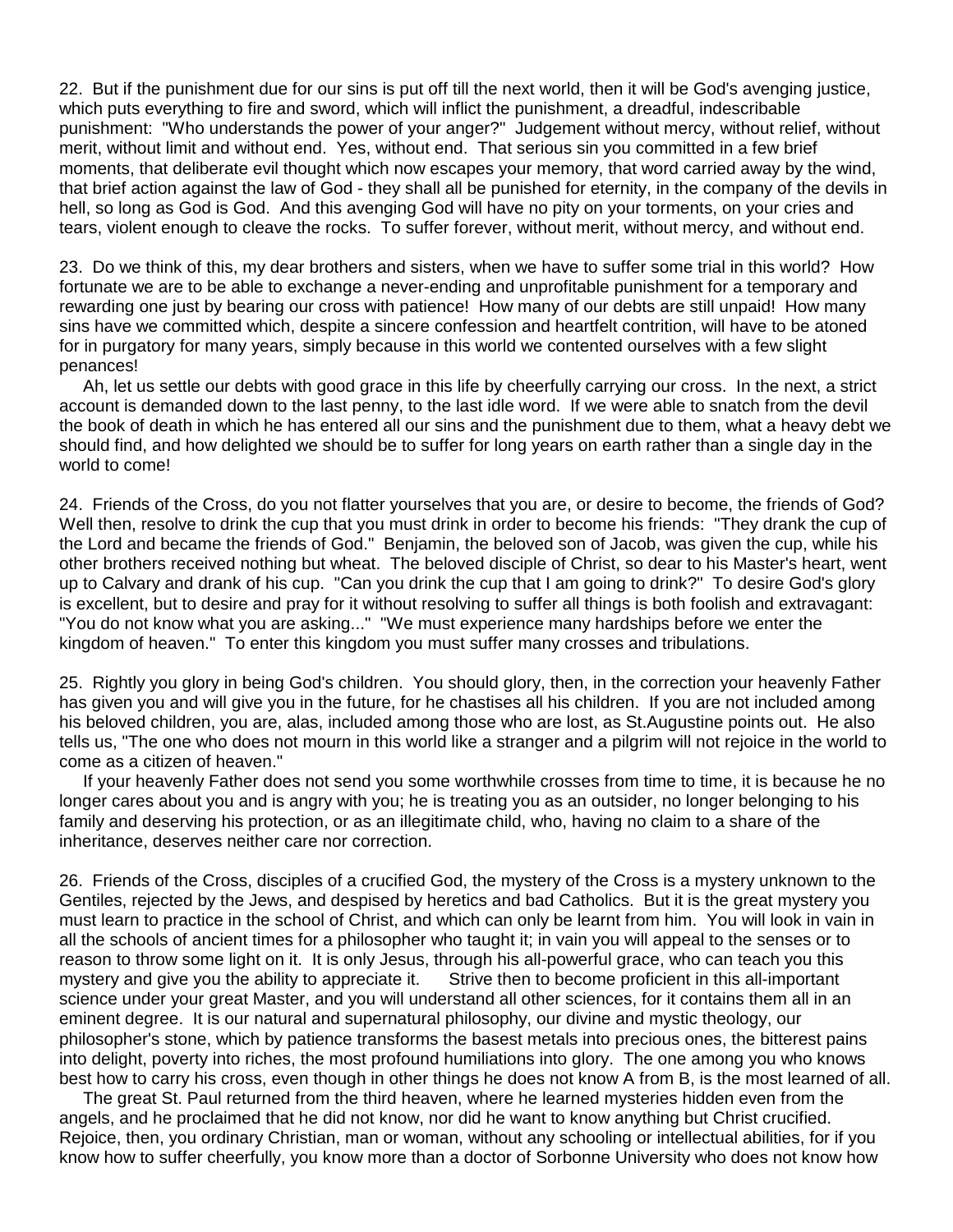to suffer as you do.

27. You are the members of Christ, a wonderful honour indeed, but one which entails suffering. If the Head is crowned with thorns, can the members expect to be crowned with roses? If the Head is jeered at and covered with dust on the road to Calvary, can the members expect to be sprinkled with perfumes on a throne? If the Head has no pillow on which to rest, can the members expect to recline on feathers and down? That would be unthinkable!

 No, no, my dear Companions of the Cross, do not deceive yourselves. Those Christians you see everywhere, fashionably dressed, fastidious in manner, full of importance and dignity, are not real disciples, real members of Christ crucified. To think they are would be an insult to our thorn-crowned Head and to the truth of the Gospel. How many so-called Christians imagine they are members of our Saviour when in reality they are his treacherous persecutors, for while they make the sign of the cross with their hand, in their hearts they are its enemies!

 If you are guided by the same spirit, if you live with the same life as Jesus, your thorn-crowned Head, you must expect only thorns, lashes and nails; that is, nothing but the cross; for the disciple must be treated like the master and the members like the head. And if you were to be offered, as was St. Catherine of Sienna, a crown of thorns and one of roses, you should, like her, choose the crown of thorns without hesitation and press it upon your head, so as to be like Christ.

 28. You know that you are living temples of the Holy Spirit and that, like living stones, you are to be set by the God of love into the building of the heavenly Jerusalem. And so you must expect to be shaped, cut and chiselled under the hammer of the cross; otherwise, you would remain rough stones, good for nothing but to be cast aside. Be careful that you do not cause the hammer to recoil when it strikes you; respect the chisel that is carving you and the hand that is shaping you. It may be that this skilful and loving craftsman wants you to have an important place in his eternal edifice, or to be one of the most beautiful works of art in his heavenly kingdom. So let him do what he pleases; he loves you, he knows what he is doing, he has had experience. His strokes are skilful and directed by love; not one will miscarry unless your impatience makes it do so.

29. The Holy Spirit compares the cross sometimes to a winnowing-fan which separates the grain from the chaff and the dust. Like the grain before the fan, let yourselves be shaken up and tossed about without resisting; for the Father of the household is winnowing you and will soon put you in his granary. At other times the Holy Spirit compares the cross to a fire which removes the rust from the iron by the intensity of its heat. Our God is a consuming fire dwelling in our souls through his cross in order to purify them without consuming them, as he did of old in the burning bush.

 Again, he likens the cross to the crucible of a forge in which the good metal is refined and the dross vanishes in smoke; the metal is purified by fire, while the impurities disappear in the heat of the flames. And it is in the crucible of tribulation and temptation that the true friends of the cross are purified by their constancy in sufferings, while its enemies are swept away through their impatience and murmuring.

30. My dear Friends of the Cross, see before you a great cloud of witnesses who, without saying a word, prove what I have been saying. Consider, for example, that upright man Abel, who was killed by his brother; and Abraham, an upright man who was a stranger on earth; Lot, an upright man driven from his own country; Jacob, an upright man persecuted by his brother; Tobit, an upright man stricken with blindness; Job, an upright man who was impoverished, humbled, and covered with sores from head to foot.

31. Consider the countless apostles and martyrs who were bathed in their own blood; the virgins and confessors who were reduced to poverty, humbled, persecuted or exiled. They can all say with St. Paul, "Look upon Jesus, the pioneer and perfecter of our faith," the faith we have in him and in his Cross; it was necessary that he should suffer and so enter through the Cross into his glory.

 At the side of Jesus, see Mary his Mother, who was never stained with any sin, original or actual, yet whose pure and loving heart was pierced through. If I had time to dwell on the sufferings of Jesus and Mary, I could show that what we suffer is nothing compared to theirs.

32. Who, then, would dare claim to be exempt from the cross? Which of us would not hasten to the place where he knows the cross awaits him? Who would refuse to say with St. Ignatius of Antioch, "Come, fire and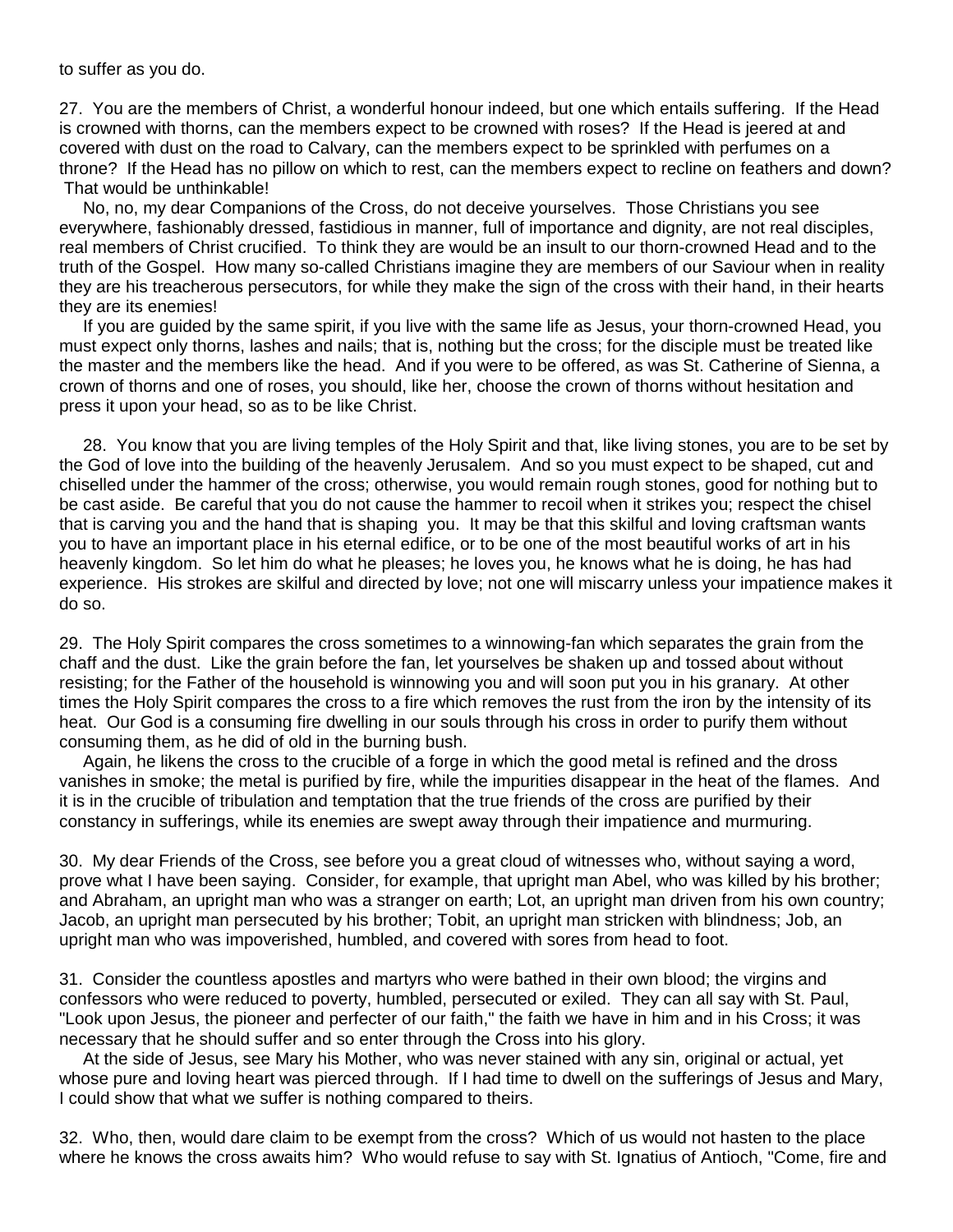gibbet, wild beast and all the torments of hell, that I may delight in the possession of Christ."

33. But if you are not willing to suffer patiently and carry your cross with resignation like God's chosen ones, then you will have to carry it, grumbling and complaining like those on the road to damnation. You will be like the two oxen that drew the Ark of the Covenant, lowing as they went; like Simon of Cyrene who unwillingly took up the very cross of Christ and did nothing but complain while he carried it. And in the end you will be like the impenitent thief, who from the summit of his cross plunged into the abyss.

 No, this accursed earth on which we live is not destined to make us happy; in this land of darkness we cannot expect to see clearly; there is no perfect calm on this stormy sea; we can never avoid conflicts on this field of trial and battle; we cannot escape being scratched on this thorn-covered earth. Willingly or unwillingly, all must carry their cross, both those who serve God and those who do not. Keep in mind the words of the hymn:

> Three crosses stand on Calvary's height; One must be chosen, so choose aright; You must suffer like a saint or repentant thief, Or like a reprobate, in endless grief.

 That is to say, if you are not willing to suffer gladly like Jesus, or patiently like the penitent thief, then you will have to suffer like the unrepentant thief. You will have to drink the cup of bitterness to the dregs without the consoling help of grace, and you will have to bear the whole weight of your cross, deprived of the powerful support of Christ. You will even have to carry the deadly weight which the devil will add to it by means of the impatience it will cause you. And after sharing the unhappiness of the impenitent thief on earth, you will share his misery in eternity.

2. Nothing is so useful and so agreeable

34. But if, on the contrary, you suffer in the right way, the cross will become a yoke that is easy and light, since Christ himself will carry it with you. It will give you wings, as it were, to lift you to heaven; it will become your ship's mast, bringing you smoothly and easily to the harbour of salvation.

 Carry your cross patiently, and it will be a light in your spiritual darkness, for the one who has never suffered trials is ignorant.

 Carry your cross cheerfully, and you will be filled with divine love; for only in suffering can we dwell in the pure love of Christ.

 Roses are only found among thorns. It is the cross alone which nourishes our love of God, as wood is the fuel which feeds the fire. Remember the beautiful saying in the "Imitation of Christ", "In proportion as you do violence to yourself, by suffering patiently, so will you make progress" in divine love.

 Do not expect anything from those sensitive and slothful people who reject the cross when it approaches them, and who are careful not to seek out crosses. What are they but an untilled soil which will produce nothing but thorns because it has not been dug up, harrowed and turned over by an experienced farmer? They are like stagnant water, which is unfit for either washing or drinking.

 Carry your cross cheerfully and you will draw from it an all-powerful strength which none of your enemies will be able to resist, and you will find in it a delight beyond anything you have known. Indeed, brethren, the true earthly paradise is found in suffering for Christ.

 Ask any of the saints, and they will tell you they have never tasted a banquet more delicious for the spirit than when undergoing the severest torments. "Let all the torments of the devil come upon me," said St. Ignatius the Martyr. "Let me suffer or die," said St. Teresa of Avila. "Not death but suffering," said St. Mary Magdalene of Pazzi. "May I suffer and be despised for your sake," said Blessed John of the Cross. And many others have spoken in the same terms, as we read in their lives.

 My dear brothers and sisters, have faith in the word of God, for the Holy Spirit tells us that when we suffer cheerfully for God, the cross is the source of every kind of joy for all kinds of people. The joy that comes from the cross is greater than that of a poor man who suddenly comes into a fortune, or of a peasant who is raised to the throne; greater than the joy of a trader who becomes a millionaire; than of a military leader over the victories he has won; than of prisoners released from their chains. In short, imagine the greatest joy that can be experienced on earth, and then realise that the happiness of the one who bears his sufferings in the right way contains, and even surpasses, all of them.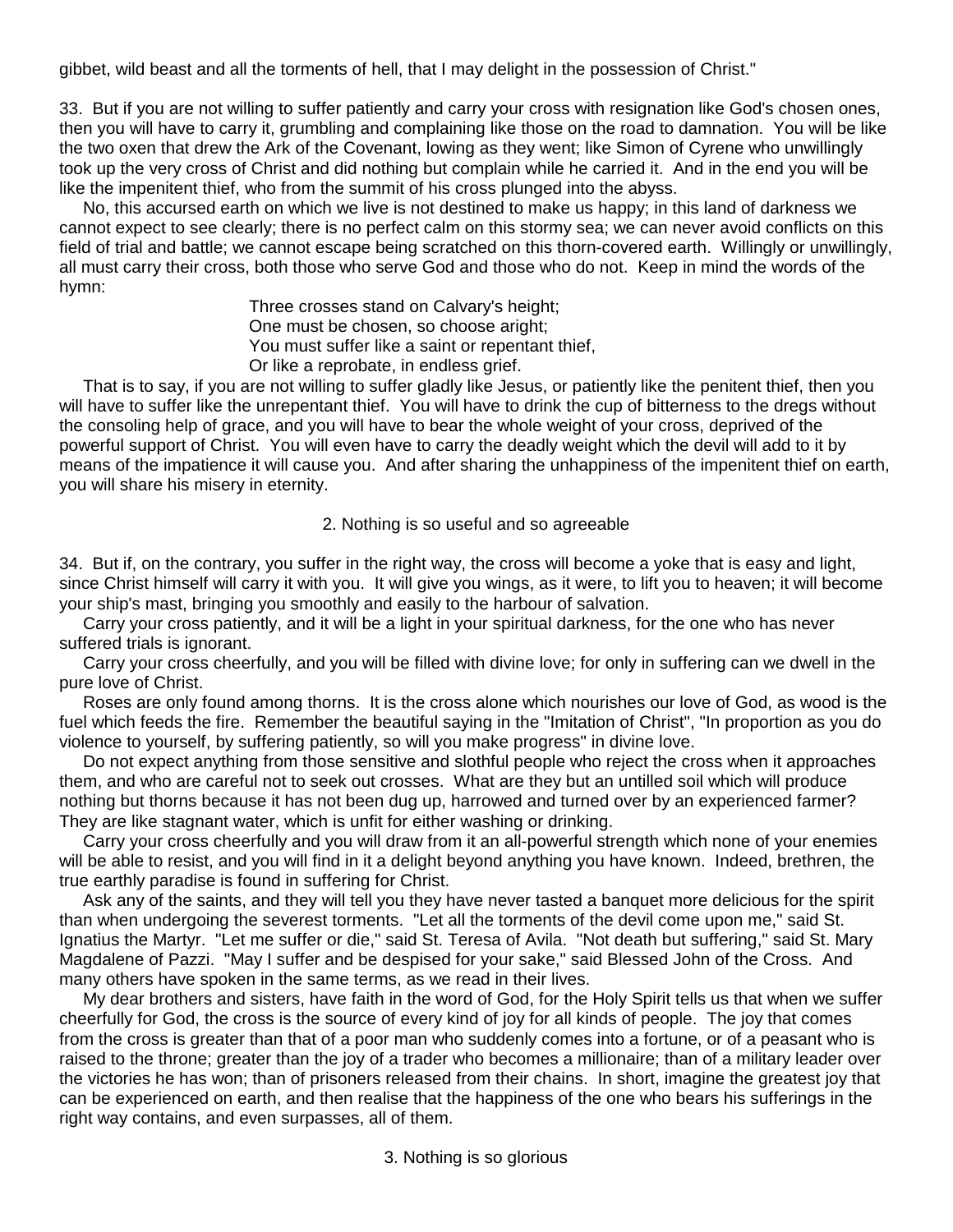35. So rejoice and be glad when God favours you with one of his choicest crosses; for without realising it, you are blessed with the greatest gift of heaven, the greatest gift of God. If you really appreciated it, you would have Masses offered, you would make novenas at the shrines of the saints, you would undertake long pilgrimages, as did the saints, to obtain from heaven this divine gift.

36. The world calls this madness, degradation, stupidity, a lack of judgement and of common sense. They are blind: let them say what they like. This blindness, which makes them view the cross in a human and distorted way, is a source of glory to us. Every time they cause us to suffer by their ridicule and insults, they are presenting us with jewels, setting us on a throne, and crowning us with laurels.

37. More than that ... as St. John Chrysostom says, "All the wealth and honours and sceptres and jewelled crowns of kings and emperors are not to be compared with the splendour of the cross." It is greater even than the glory of an apostle or evangelist. "If I had the choice," continues this holy man, enlightened by the Holy Spirit, "I would willingly leave heaven in order to suffer for the God of heaven. I would prefer dungeons and prisons to the thrones of the highest heaven, and the heaviest of crosses to the glory of the seraphim. I value the honour of suffering more than the gift of miracles, giving me the power to command evil spirits, shake the elements of the world, halt the sun in its course, or raise the dead to life. St. Peter and St. Paul are more glorious in their prison chains than in being caught up into the third heaven or receiving the keys of heaven."

38. Indeed, is it not the Cross which has given to Jesus Christ "the name which is above all other names, so that all beings in the heavens, on earth and in the underworld should bend the knee at the name of Jesus?" The glory of one who knows how to suffer is so great that heaven, angels and men, and even God himself, gaze on him with joy as a most glorious sight. And if the saints in heaven desired anything, it would be to return to earth so as to bear some crosses.

38. But if this glory is so great even on earth, what will it be in heaven? Who could describe it? Who could ever understand fully that eternal weight of glory which a single moment spent in cheerfully carrying a cross obtains for us? Who could understand the glory gained in heaven by a year, and sometimes a whole lifetime, of crosses and suffering?

40. You can be sure, my dear Friends of the Cross, that something wonderful is awaiting you, since the Holy Spirit has united you so intimately to that which everyone so carefully avoids. And you can be sure, too, that God will make of you as many saints as there are Friends of the Cross if you are faithful to your vocation and willingly carry your cross as Christ did.

## **D. Let him follow me**

41. But to suffer is not enough; the evil one and the world have their martyrs. We must suffer and carry our cross in the footsteps of Christ: "Let him follow me," that is to say, we must suffer the way Jesus did. To help you to do that, here are the rules to be followed:

# **The fourteen rules**

~~ Not to deliberately cause crosses, by one's own fault ~~

42. 1) Do not deliberately contrive to bring crosses upon yourself. We must not do something wrong in order to bring about something good; nor must we, without a special inspiration of God, do things badly so as to draw down ridicule upon ourselves. Rather we ought to imitate our Lord, of whom it was said, "He did all things well," not indeed out of self-esteem or vanity, but to please God and win over our fellow-men. And if you fulfil your duties as well as you can, you will find no lack of opposition, criticism and ridicule, which will be sent by divine providence without your choosing or wanting it.

~~ Be aware of one's neighbour's good ~~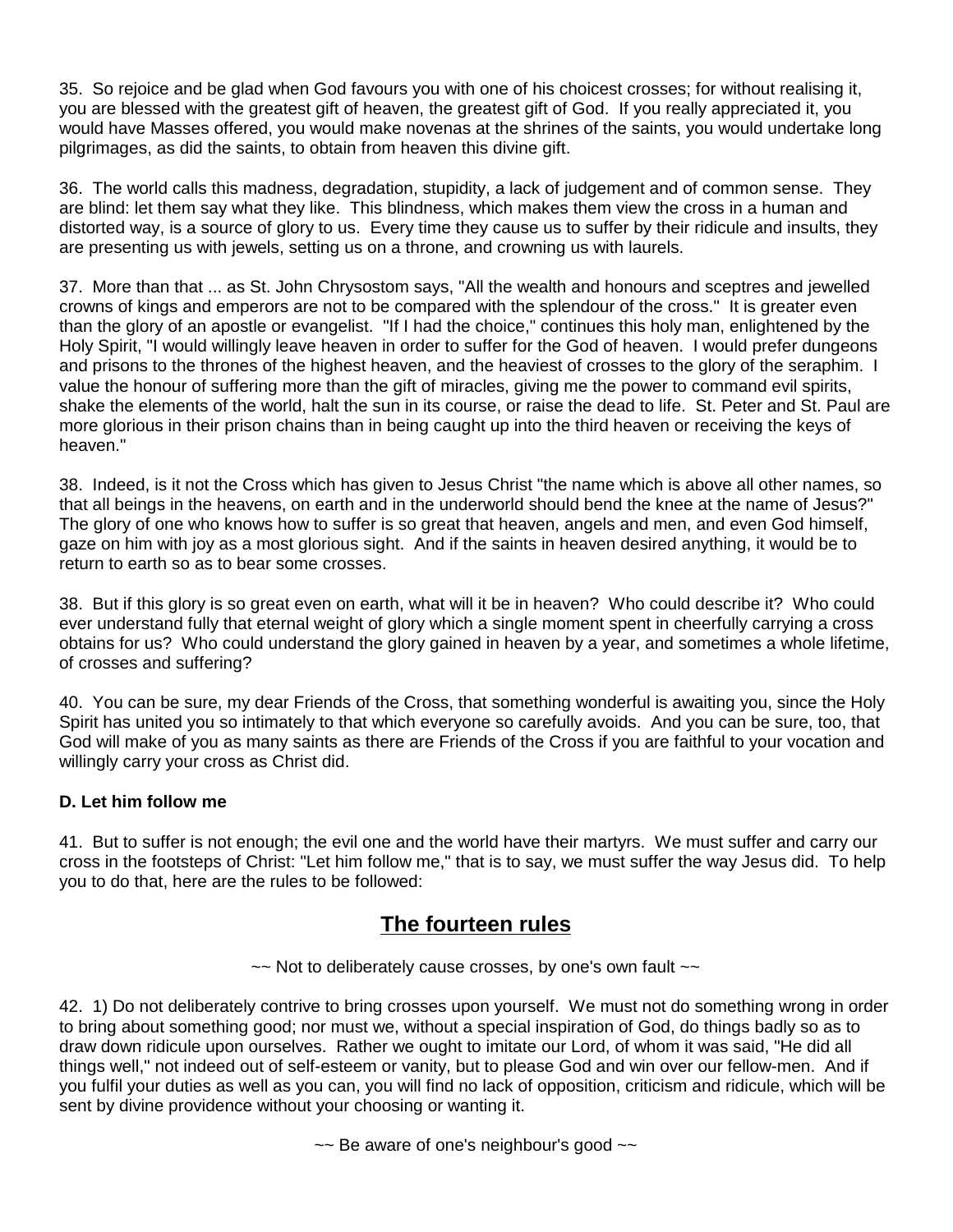43. 2) If you happen to do something which is neither good nor bad in itself, and your neighbour takes scandal at it - although without reason - refrain from doing it, out of charity to him, so as to avoid the scandal of the weak. Such an heroic act of charity will be of greater worth in God's sight than the action you were doing or intending to do. However, if what you are doing is necessary or beneficial to your neighbour, and some hypocritical or evil-minded person takes sandal without reason, refer the matter to some prudent adviser to find out whether it is really necessary or advantageous to thers. If he judges it is, then carry on without worrying about what people say, so long as they do not stop you. And you can say to them what our Lord said to some of his disciples when they told him that the scribes and Pharisees were scandalised at what he said and did: "Leave them alone. They are blind men leading the blind."

 $\sim$  Admire the sublime virtue of the saints without pretending to attain to it  $\sim$ 

44. 3) Although certain great and holy men have sought and asked for crosses, and even by their peculiar behaviour have brought sufferings, scorn and humiliations upon themselves, let us be content with admiring and praising the marvellous work of the Holy Spirit in their souls. Let us humble ourselves at the sight of such sublime virtue without attempting to reach such heights ourselves. Compared with those swift eagles and strong lions, we are timid and faint- hearted sheep.

 $\sim$  Ask God for the wisdom of the cross  $\sim$ 

45. 4) You may, and should, pray for the wisdom of the cross,

that knowledge of the truth which we experience within ourselves and which by the light of faith deepens our knowledge of the most hidden mysteries, including that of the cross. But this is obtained only by much labour, great humiliations and fervent prayer. If you stand in need of this strengthening spirit which enables us to carry the heaviest crosses courageously; of this gracious and consoling spirit, which enables us, in the higher part of the soul, to take delight in things that are bitter and repulsive; of this sound and upright spirit which seeks God alone; of this science of the cross which embraces all things; in short, of this inexhaustible treasure by which those who make good use of it win God's friendship - if you stand in need of such, pray for wisdom, ask for it continually and fervently without wavering or fear of not obtaining it, and it will be yours. Then you will clearly understand from your own experience how it ispossible to desire, seek and find joy in the cross.

 $\sim$  Humble oneself for one's faults, without worrying  $\sim$ 

46. 5) If you make a blunder which brings a cross upon you, whether it be inadvertently or even through your own fault, bow down under the mighty hand of God without delay, and as far as possible do not worry over it. You might say within yourself, "Lord, here is a sample of my handiwork." If there is anything wrong in what you have done, accept the humiliation as a punishment for it; if it was not sinful, accept it as a means of humbling your pride. Frequently, even very frequently, God allows his greatest servants, those far advanced in holiness, to fall into the most humiliating faults so as to humble them in their own eyes and in the eyes of others. He thus keeps them from thoughts of pride in which they might indulge because of the graces they have received, or the good they are doing, so that "no-one can boast in God's presence."

 $\sim$  God humbles us to purify us  $\sim$ 

47. 6) You must realise that through the sin of Adam and through the sins we ourselves have committed, everything in us has become debased, not only our bodily senses, but also the powers of our soul. And so the moment our corrupt minds reflect with self-complacency on any of God's gifts within us, that gift, that action, that grace becomes tarnished and spoilt, and God no longer looks on it with favour. If the thoughts and reflections of the mind can so spoil man's best actions and God's greatest gifts, how much worse will be the evil effects of man's self-will, which are even more corrupt than those of the mind?

 So we need not be surprised that God is pleased to hide his friends in the shelter of his presence, that they may not be defiled by the scrutiny of men or by their own self- awareness. And to keep them hidden, what does this jealous God not permit and even bring about! How often he humiliates them! How many faults he allows them to fall into! By what temptations he permits them to be attacked, as St. Paul was! In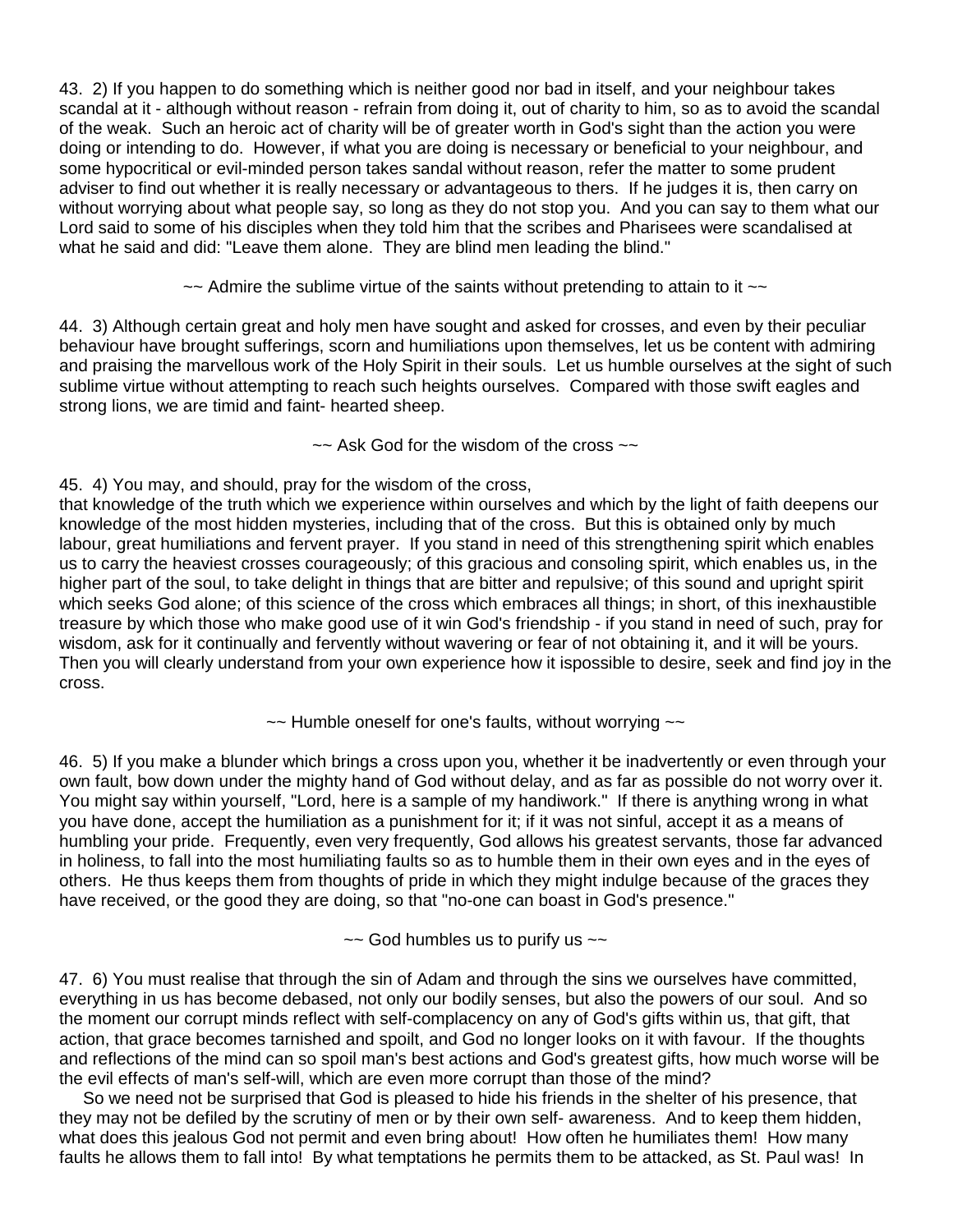what uncertainty, darkness and perplexity he leaves them! Oh, how wonderful is God in his saints, and in the means he adopts to lead them to humility and holiness!

 $\sim$  Avoid the trap of pride in one's crosses  $\sim$ 

48. 7) Do not be like those proud and self-conceited church- goers, imagining that your crosses are heavy, that they are proofs of your fidelity and marks of God's exceptional love for you. This temptation, arising from spiritual pride, is most deceptive, subtle and full of poison. You must believe (1) that your pride and sensitiveness make you magnify splinters into planks, scratches into wounds, molehills into mountains, a passing word meaning nothing into an outrageous insult or a cruel slight; (2) that the crosses God sends you are loving punishments for your sins rather than marks of God's special favour; (3) that whatever cross or humiliation he sends you is exceedingly light in comparison with the number and the greatness of your offences, for you should consider your sins in the light of God's holiness, who can tolerate nothing that is defiled, and against whom you have set yourself; in the light of a God suffering death while overwhelmed with sorrow at the sight of your sins; in the light of an everlasting hell which you have deserved time and again; (4) that the patience with which you bear your sufferings is tinged more than you think with natural and human motives. Witness those little ways of looking after yourself, that unobtrusive seeking for sympathy, those confidences you make in such a natural way to your friends, and perhaps to your spiritual director, those specious excuses you are so ready with, those complaints, or rather criticisms of those who have done you an injury, expressed in such pleasant words and charitable manner, that keen satisfaction you feel on considering your troubles, that self-complacency of Lucifer which makes you imagine you are somebody, and so on. I should never finish if I were to describe here all the twists and turns of human nature, even in suffering.

 $\sim$  Profit by little sufferings rather than great ones  $\sim$ 

49. 8) Take advantage of little sufferings, even more than of great ones. God considers not so much what we suffer as how we suffer. To suffer a great deal, but badly, is to suffer like the damned; to suffer much, even bravely, but for an evil cause, is to suffer as a disciple of the devil; to suffer little or much for God's sake is to suffer like a saint.

 If it is true to say that we may have a preference for certain crosses, let it be particularly for small, obscure ones when they come to us at the same time as great and spectacular ones. To seek and ask for great and dazzling crosses, and even to choose and welcome them, may be the result of our natural pride; but to choose small and insignificant ones and bear them cheerfully can only come from a special grace and a great fidelity to God. So do what a shopkeeper does in regard to his business: turn everything to profit. Do not allow the tiniest piece of the true Cross to be lost, even though it be only an insect-sting or a pin- prick, a little eccentricity of your neighbour or some unintentional slight, the loss of some money, some little anxiety, a little bodily weariness, or a slight pain in your limbs. Turn everything to profit, as the grocer does in his shop, and you will soon become rich before God, just as the grocer becomes rich in money by adding penny to penny in his till. At the least annoyance say, "Thank you, Lord. Your will be done." Then store up in God's memory-bank, so to speak, the profitable cross you have just gained, and think no more about except to repeat your thanks.

 $\sim$  Love crosses, not with an emotional love, but with rational and supernatural love  $\sim$ 

50. 9) When we are told to love the cross, that does not refer to an emotional love, impossible to our human nature. There are three kinds of love: emotional love, rational love, and the supernatural love of faith. In other words, the love that resides in the lower part of man, in his body; the love in the higher part, his reason; and the love in the highest part of man, in the summit of the soul, that is, the intelligence enlightened by faith.

51. God does not ask you to love the cross with the will of the flesh. Since the flesh is subject to sin and corruption, all that proceeds from it is perverted and, of itself, cannot be submissive to the will of God and his crucifying law. It was this human will our Lord referred to in the Garden of Olives when he cried out, "Father, let your will be done, not mine." If the lower part of Christ's human nature, although so holy, could not love the cross continuously, then with still greater reason will our tainted nature reject it. It is true that we may sometimes experience even a sensible joy in our sufferings, as many of the saints have done; but that joy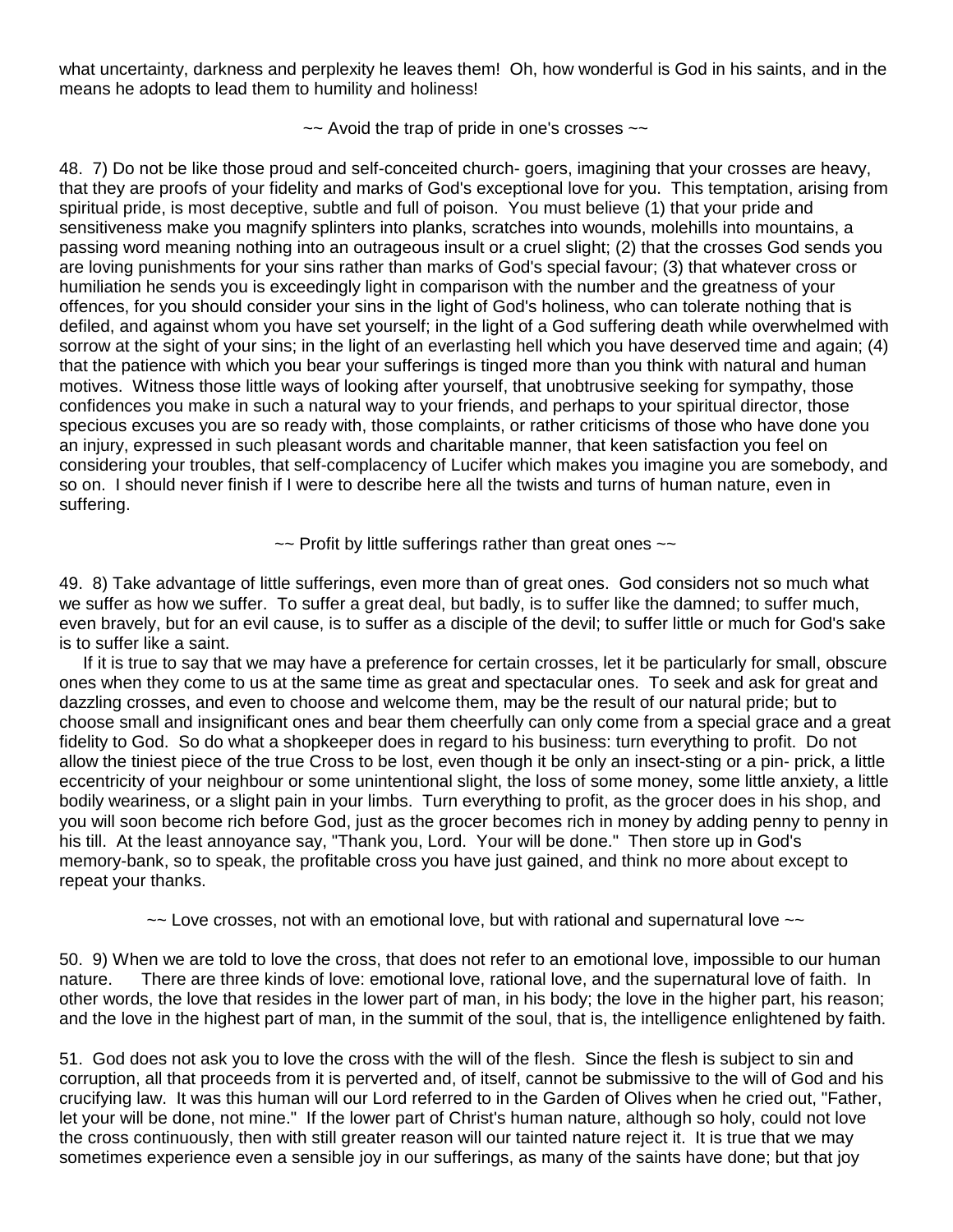does not come from the body, even though it is experienced in the body. It comes from the soul, which is so overwhelmed with the divine joy of the Holy Spirit that it overflows into the body. In that way, someone who is suffering greatly can say with the psalmist, "My heart and my flesh ring out their joy to God, the living God."

52 There is another love of the cross which I have called rational love and which is in the higher part of man, the mind. This love is entirely spiritual; it springs from the knowledge of how happy we can be in suffering for God, and so it can be experienced by the soul, to which it gives interior joy and strength. But although this rational and perceptible joy is good, in fact, excellent, it is not always necessary in order to suffer joyfully for God's sake.

53. And so there is a third kind of love, which is called by the masters of the spiritual life the love of the summit of the soul, and which is known to philosophers as the love of the intellect. In this, without any feeling of joy in the senses or pleasure in the mind, we love the cross we are carrying, by the light of pure faith, and take delight in it, even though the lower part of our nature may be in a state of conflict and disturbance, groaning and complaining, weeping and longing for relief. In this case, we can say with our Lord, "Father, let your will be done, not mine;" or with our Lady, "I am the slave of the Lord: let what you have said be done to me."

It is with one of these two higher loves that we should love and accept the cross.

 $\sim$  Suffer all sorts of crosses, without exception and without choice  $\sim$ 

54. 10) My dear Friends of the Cross, make the resolution to suffer any kind of cross without excluding or choosing any: any poverty, injustice, loss, illness, humiliation, contradiction, slander, spiritual dryness, desolation, interior and exterior trials, saying always, "My heart is ready, O God, my heart is ready." Be prepared, then, to be forsaken by men and angels, and seemingly by God himself; to be persecuted, envied, betrayed, slandered, discredited and abandoned by everyone; to suffer hunger, thirst, poverty, nakedness, exile, imprisonment, the gallows, and all kinds of torture, even though you have done nothing to deserve it.

 Finally, imagine that you have been deprived of your possessions and your good name, and turned out of your home, like Job and St. Elizabeth of Hungary; that you are thrown into the mire, like St. Elizabeth, or dragged onto the dung heap, like Job, all covered with ulcers, without a bandage for your sores or a piece of bread to eat - something people would not refuse to a horse or a dog. Imagine that, in addition to all these dreadful misfortunes, God leaves you a prey to every assault of the devil, without imparting to your soul the least feeling of consolation.

 You should firmly believe that this is the highest point of heavenly glory and of genuine happiness for the true and perfect Friend of the Cross.

 $\sim$  Four considerations for suffering well  $\sim$ 

55. 11) To help you to suffer in the right spirit, acquire the good habit of reflecting on these four points: a. The eye of God

 Firstly, the eye of God, who, like a great king from the height of a tower, observes with satisfaction his soldier in the midst of battle, and praises his courage. What is it that attracts God's attention on earth? Is it kings and emperors on their thrones? He often regards them only with contempt. Is it great victories of armies, precious stones, or whatever is great in the eyes of men? No, "what is thought highly of by men is loathsome in the sight of God." What, then, does he look upon with pleasure and satisfaction, and about which he inquires of the angels and even the devils? It is the one who is struggling with the world, the devil, and himself for the love of God, the one who carries his cross cheerfully. As the Lord said to Satan, "Did you not see on earth a great wonder, at which all heaven is filled with admiration? Have you seen my servant Job, who is suffering for my sake?"

## b. The hand of God

56. Secondly, consider the hand of God. All natural evils which befall us, from the smallest to the greatest, come from the hand of God. The same hand that killed an army of a hundred thousand men on the spot also causes a leaf to fall from the tree and a hair from your head; the hand which pressed so heavily on Job gently touches you with a light tribulation. It is the same hand which makes both day and night, sunshine and darkness, good and evil. He has permitted the sinful actions which hurt you; he is not the cause of their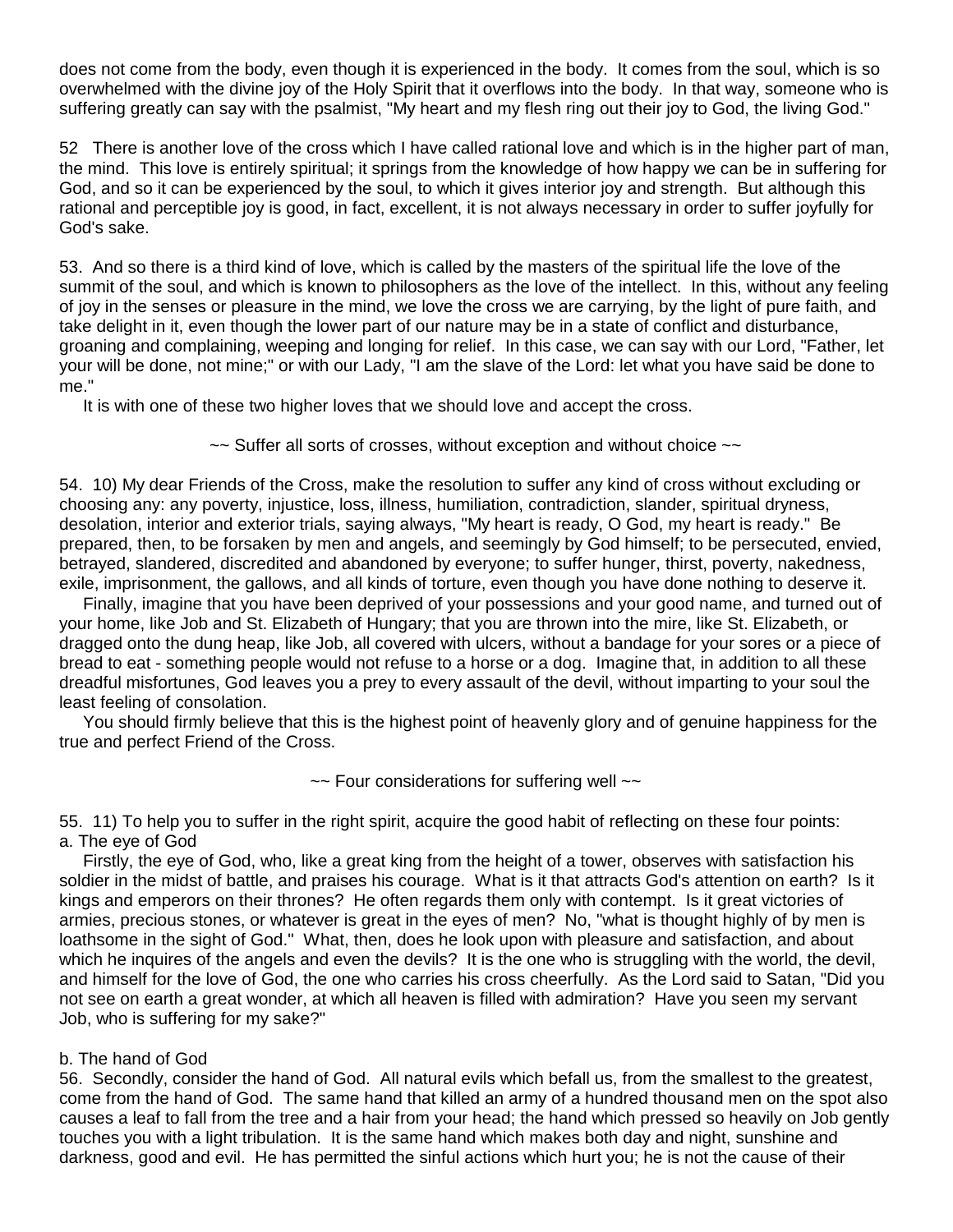malice, but he permits the actions.

 If anyone, then, treats you as Shimei treated King David, heaping you with insults and throwing stones at you, say to yourself, "We must not take revenge. Let him carry on, for the Lord has commanded him to act in this way. I know I deserve every kind of insult, and that it is only right that God should punish me. My hands, keep yourselves from violence; refrain, my tongue, from speaking; do not strike, do not say a word. It is true this man attacks me, that woman reviles me, but they are God's representatives, who have come on behalf of his mercy to punish me as his love alone knows how. Let us not offend his justice by usurping his rights to vengeance. Let us not slight his mercy by resisting the loving strokes of his lash, lest he should deliver me, instead, to the absolute justice of eternity."

 On the one hand, God in his infinite power and wisdom bears you up, while with the other he afflicts you. With one hand he deals out death, while with the other he dispenses life. He humbles you to the dust and raises you up, and with both arms he reaches from one end of your life to the other with kindness and power; with kindness, by not allowing you to be tempted and afflicted beyond your strength; with power, by supporting you with his grace in proportion to the violence and duration of the temptation or affliction; with power again, by coming himself, as he tells us through his holy Church, "to support you on the edge of the precipice, to guide you on the uncertain road, to shade you in the scorching heat, to protect you in the drenching rain and biting cold, to carry you in your weariness, to aid you in your difficulties, to steady you on slippery paths, to be your refuge in the midst of storms" (Prayer for a Journey).

#### c. The wounds and sufferings of Christ crucified

57. Thirdly, reflect on the wounds and sufferings of Christ crucified. He himself has told us, "All you who pass by the way" of thorns and the cross, "look and see." Look with the eyes of your body, and see through the eyes of your contemplation, whether your poverty, destitution, disgrace, sorrow, desolation are like mine; look upon me who am innocent, and lament, you who are guilty!

 The Holy Spirit tells us, through the Apostles, to contemplate the crucified Christ. He bids us arm ourselves with this thought, for it is the most powerful and formidable weapon against our enemies. When you are assailed by poverty, disrepute, sorrow, temptation, and other crosses, arm yourselves with the shield, breastplate, helmet and two-edged sword, which is the remembrance of Christ crucified. It is there you will find the solution of every problem and the means to conquer all your enemies.

#### d. Heaven above; hell below

58. Fourthly, look upwards and see the beautiful crown that awaits you in heaven if you carry your cross well. It was this reward which sustained the patriarchs and prophets in their faith and persecutions; which inspired the apostles and martyrs in their labours and torments. The patriarchs could say with Moses, "We would rather be afflicted with the people of God, and be happy with him forever, than enjoy for a time the pleasures of sin." And the prophets could say with David, "We suffer persecution for the reward." The apostles and martyrs could say with St. Paul, "We are as men sentenced to death, put on show in front of the whole universe, angels as well as men, by our suffering, and as the offal of the world, the scum of the earth, for the sake of a weight of eternal glory, which this small and temporary suffering will produce in us."

 Let us look upwards and see the angels, who exclaim, "Be careful not to forfeit the crown which is marked out for the cross you have received, if you bear it well. If you do not bear it well, another will carry it in the right spirit and will take your crown with it. Fight bravely and suffer patiently, we are told by all the saints, and you will receive an eternal kingdom." Finally, listen to our Lord himself, who says to you, "I will give my reward only to the one who suffers and is victorious through his patience."

 Now let us look downward to the place we have deserved and which awaits us in hell in the company of the bad thief and all who have not repented, if we suffer as they did, with feelings of resentment, ill-will and revengefulness. Let us say with St. Augustine, "Lord, treat me as you will in this world for my sins, so long as you pardon them in eternity."

 $\sim$  Never complain against creatures  $\sim$ 

59. 12) Never willingly complain against any person or thing that God may use to afflict you. There are three kinds of complaints we may make in times of distress. The first is natural and spontaneous, as when the body groans and complains, weeps and laments. There is no fault in this, provided, as I have said, that the heart is resigned to the will of God. The second kind of complaint is that of the mind, as when we make known our ills to someone who can give us some relief, such as a doctor or a superior. There may be some